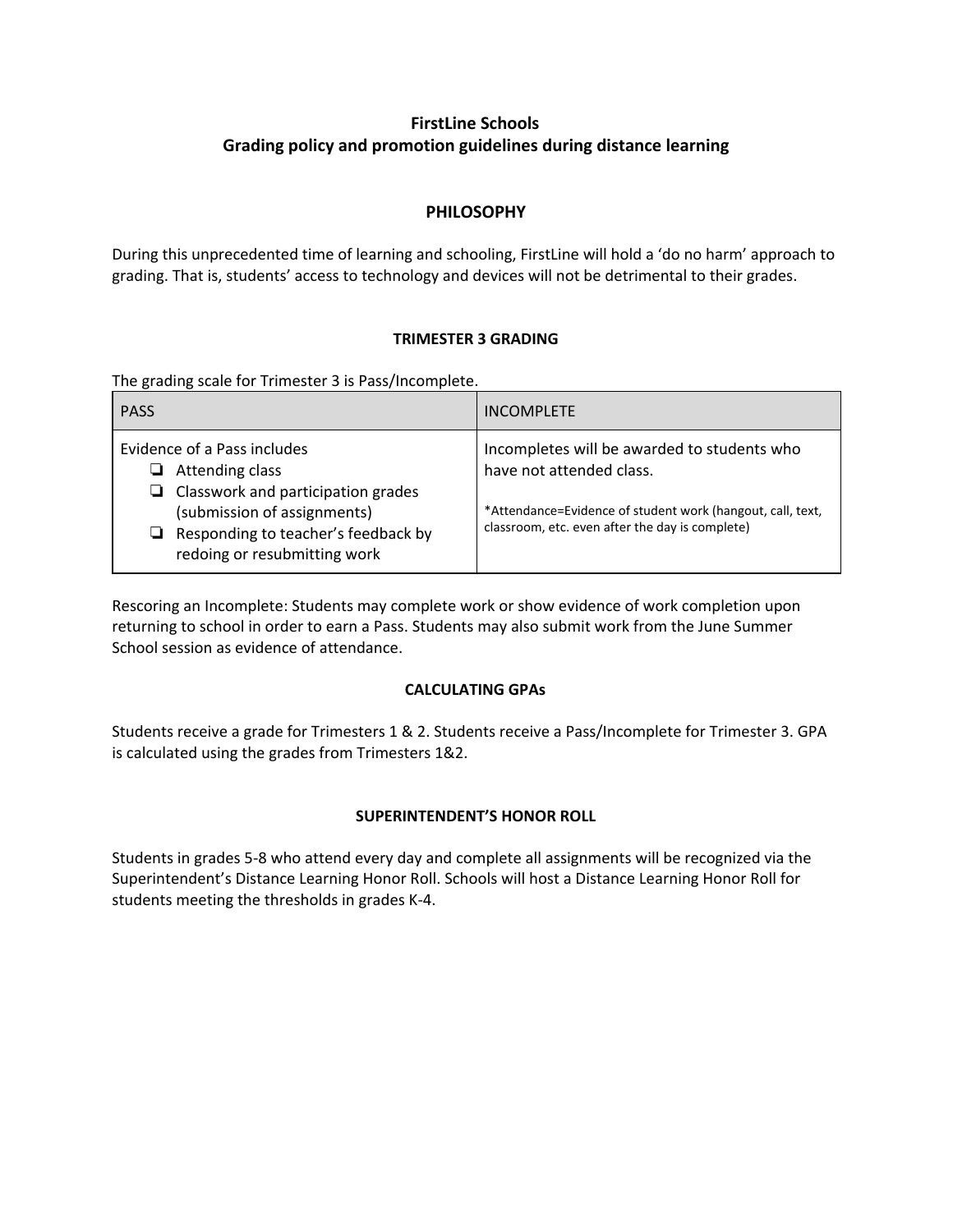### **PROMOTION**

Following the state's guidelines, promotion and retention for grades K-8 are based on a preponderance of evidence from student learning throughout the school year. Performance on classroom assignments, course grades, and any benchmark assessments are examples of items schools can use when making a decision. The SBLC may convene to determine promotion decisions.

### **Grade 8 Promotion Requirements**

Student placement for the 2020-2021 school year in grade 8, T9, or grade 9 remains at the discretion of the school, in consultation with the student's parents, where the student was enrolled in 8th grade.

Placement in transitional ninth grade can be based on data from the following sources:

- 1. Benchmark assessment results
- 2. Classroom assessment results
- 3. Course grades
- 4. Student growth
- 5. IEP goals
- 6. Attendance records

### **PROMOTION of certain student populations**

### **Students with disabilities**

● IEP teams shall determine promotion to the next grade level for a student with a disability who fails to meet state or local established performance standards for the purposes of promotion. Such determination shall be made only if, in the school year immediately prior to each grade level in which the student would otherwise be required to demonstrate certain proficiency levels in order to advance to the next grade level, the student has not otherwise met the local requirements for promotion or has not scored at or above the basic achievement level on the English language arts or mathematics components of the required state assessment and at or above the approaching basic achievement level on the other (Bulletin 1530 §403).

*In the space below, please describe any local policies or additional considerations related to the promotion and placement of students with disabilities.*

It is the job of the IEP team to consider all the evidence when determining placement-

A. Academic Progress

- 1. Has the child mastered the grade level expectations?
- 2. What does the summary of test score data indicate?
- 3. What is the teacher's observation of the child's classroom performance?